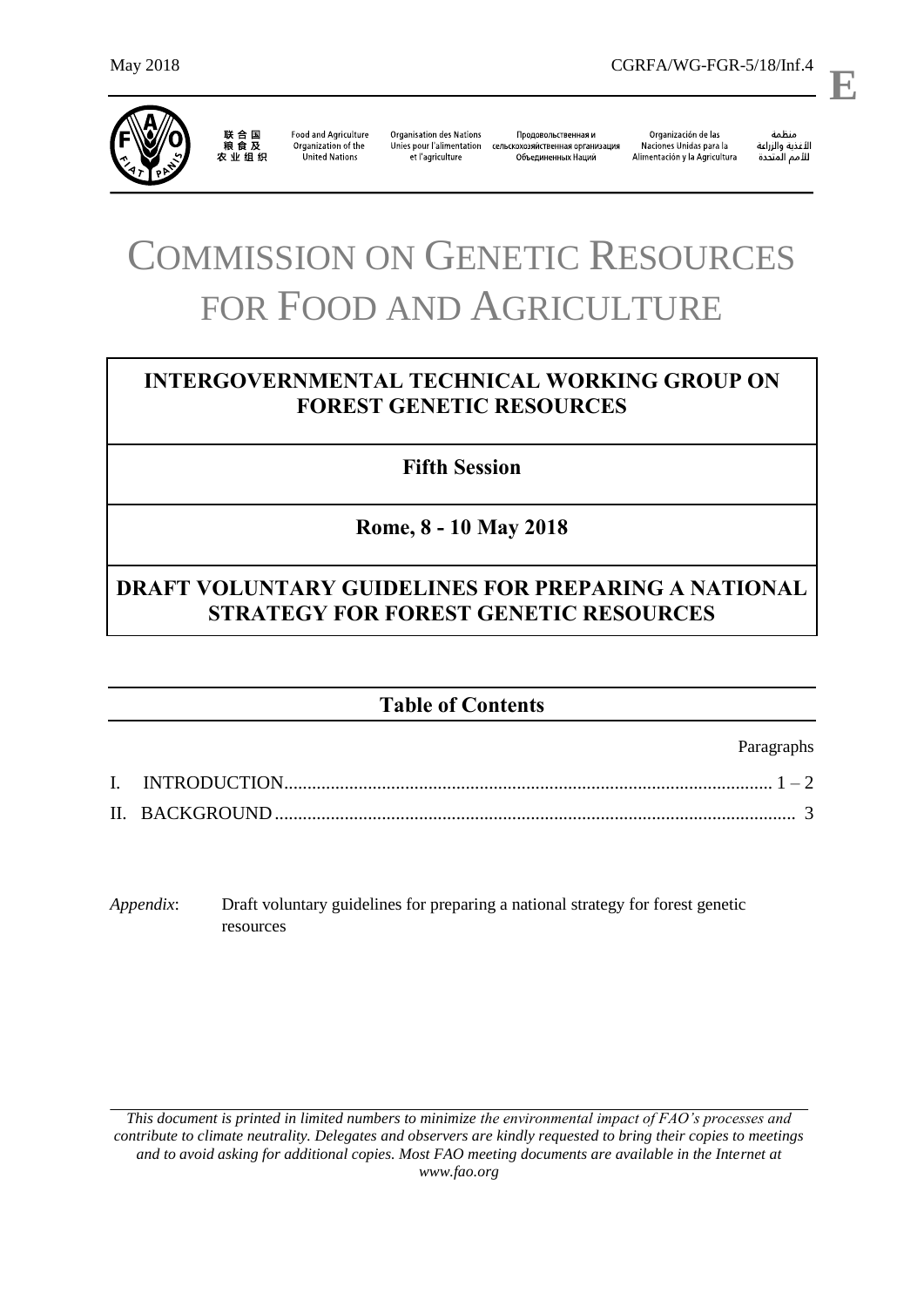# **I. INTRODUCTION**

1. At its last session, the Commission on Genetic Resources for Food and Agriculture (the Commission) requested FAO to prepare draft voluntary guidelines for preparing a national strategy for forest genetic resources in line with the proposed outline<sup>1</sup> and taking into account existing guidelines for the preparation of national forest programmes and for the formulation of forest policy to avoid duplication of work.<sup>2</sup> In preparing the draft guidelines, FAO also considered the guidance provided by the Intergovernmental Technical Working Group on Forest Genetic Resources (the Working Group) at its last session.

2. The *Appendix* to this document presents the draft guidelines for preparing a national strategy for forest genetic resources, for review by the Working Group.

## **II. BACKGROUND**

3. The draft guidelines aim to support countries in implementing the *Global Plan of Action for the Conservation, Sustainable Use and Development of Forest Genetic Resources* (Global Plan of Action)<sup>3</sup> and to promote the integration of forest genetic resources into other relevant national instruments and strategies. A national strategy for forest genetic resources (national FGR strategy) is a roadmap and an action plan for the conservation, sustainable use and development of forest genetic resources at the national (or sub-national) level. It should be based on the national status of forest genetic resources and their current level of management, and define targets for the conservation, sustainable use and development of these resources. The national FGR strategy and its implementation should be considered as a continuous process, including monitoring of progress against the targets and revision of the strategy (e.g. every 10 years), as needed. In addition to the targets, the national FGR strategy should identify priorities for improving the management of forest genetic resources and related actions, as well as clarify responsibilities and mobilize resources for its implementation. The draft guidelines explain steps that may be followed while preparing the national FGR strategy and options for integrating the national FGR strategy with other relevant national strategies.

l

<sup>1</sup> CGRFA-16/17/19, *Appendix A*.

<sup>2</sup> CGRFA-16/17/Report, paragraph 73.

<sup>3</sup> <http://www.fao.org/3/a-i3849e.pdf>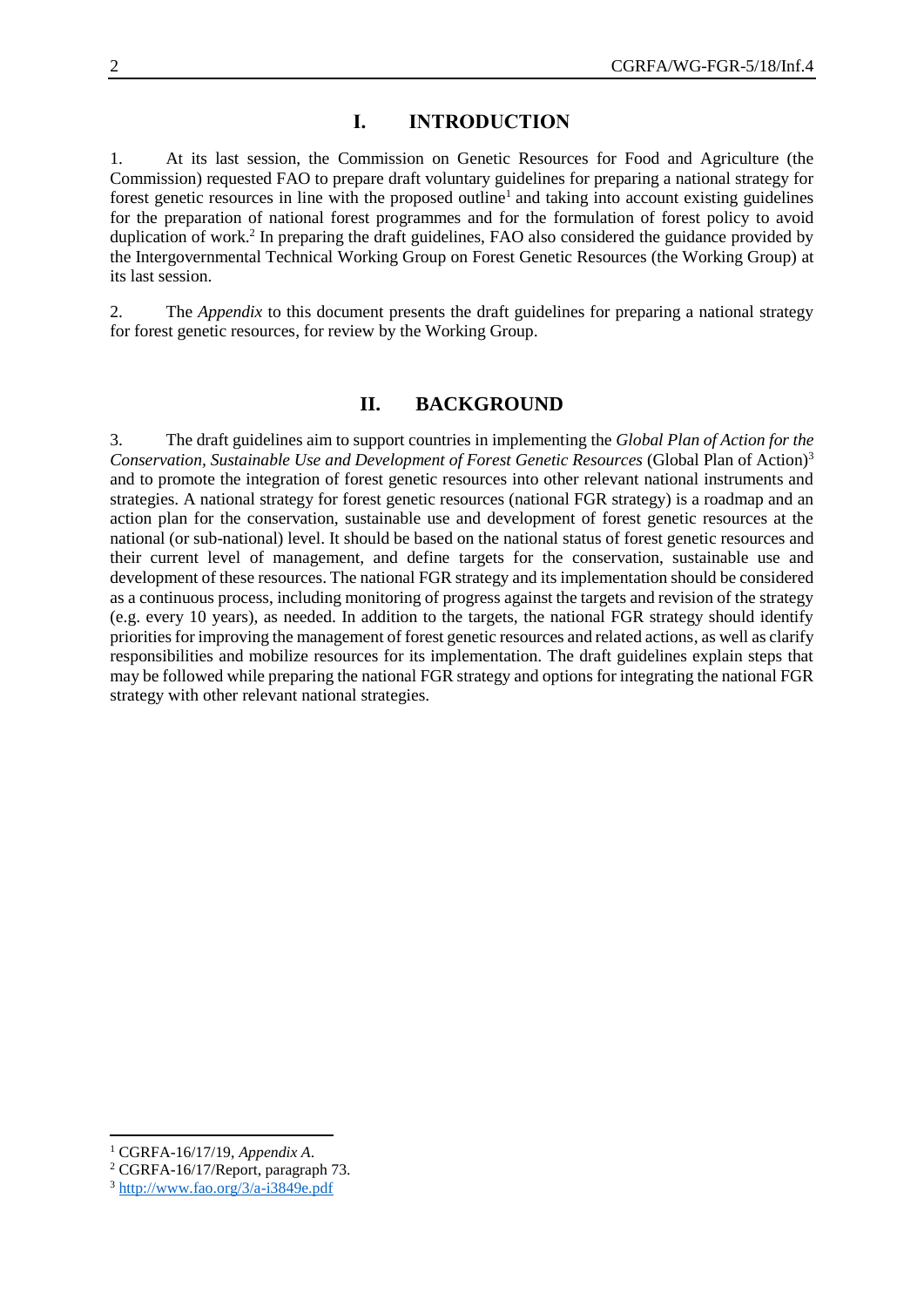#### **APPENDIX**

## **DRAFT VOLUNTARY GUIDELINES FOR PREPARING A NATIONAL STRATEGY FOR FOREST GENETIC RESOURCES**

**Preface Executive summary List of acronyms**

#### **INTRODUCTION**

#### **Forest genetic resources**

Forest genetic resources (FGR) refer to the heritable materials maintained within and among tree and other woody plant species that are of actual or potential economic, environmental, scientific or societal value (FAO 2014a). Forest trees and other woody plant species provide wood, fibre, fuel and many nonwood forest products. They also contribute to a broad range of ecosystem services and fulfil environmental functions. There are approximately 60,000 tree species in the world (Beech et al. 2017) but only few of them have been studied in any depth for their present and future potential. Globally, around 2,400 species of trees, shrubs, palms and bamboos are actively managed for products and/or services, and approximately 700 tree species are subject to tree improvement programmes (FAO 2014a).

Forests cover nearly 4 billion hectares and the area of other wooded lands accounts additional 1.2 billion (FAO 2016a), A large number of people rely on forests and trees outside of forests to meet their needs for food, energy and shelter. It is estimated that about 2.4 billion people cook with woodfuel, and that 764 million of these people also boil their water with wood (FAO 2016b). Forest products also make a significant contribution to the shelter of at least 1.3 billion people (FAO 2016b). Furthermore, the collection of edible non-wood forest products supports food security and provides essential nutrients for many people. Forests and trees outside of forest are thus important for sustainable development.

In 2017, the United Nations (UN) General Assembly adopted the UN Strategic Plan for Forests 2017- 2030 which provides a global framework for actions at all levels to sustainably manage all types of forests and trees outside forests, and to halt deforestation and forest degradation. The strategic plan includes six global forest goals and 26 associated targets to be achieved by 2030. These voluntary goals and targets contribute to the implementation of the 2030 Agenda for Sustainable Development and the Paris Agreement of the UN Framework Convention on Climate Change (UNFCCC), as well as the Convention on Biological Diversity (CBD) and the United Nations Convention to Combat Desertification (UNCCD). Global Forest Goal 2 (*Enhance forest-based economic, social and environmental benefits, including by improving the livelihoods of forest-dependent people*) includes the conservation and sustainable use of genetic diversity of forests and trees outside of forests as one of the indicative thematic areas for action. Furthermore, sustainable and appropriate use of FGR is crucial for achieving Global Forest Goal 1 (*Reverse the loss of forest cover worldwide through sustainable forest management, including protection, restoration, afforestation and reforestation, and increase efforts to prevent forest degradation and contribute to the global effort of addressing climate change*).

Genetic diversity ensures that trees and other woody plant species can survive, adapt and evolve under changing environmental conditions. Genetic diversity is also needed for maintaining the vitality of forests and provide resilience to pests and diseases. Furthermore, genetic diversity is the foundation of biological diversity at species and ecosystem levels. Forests are home to the vast majority of the Earth's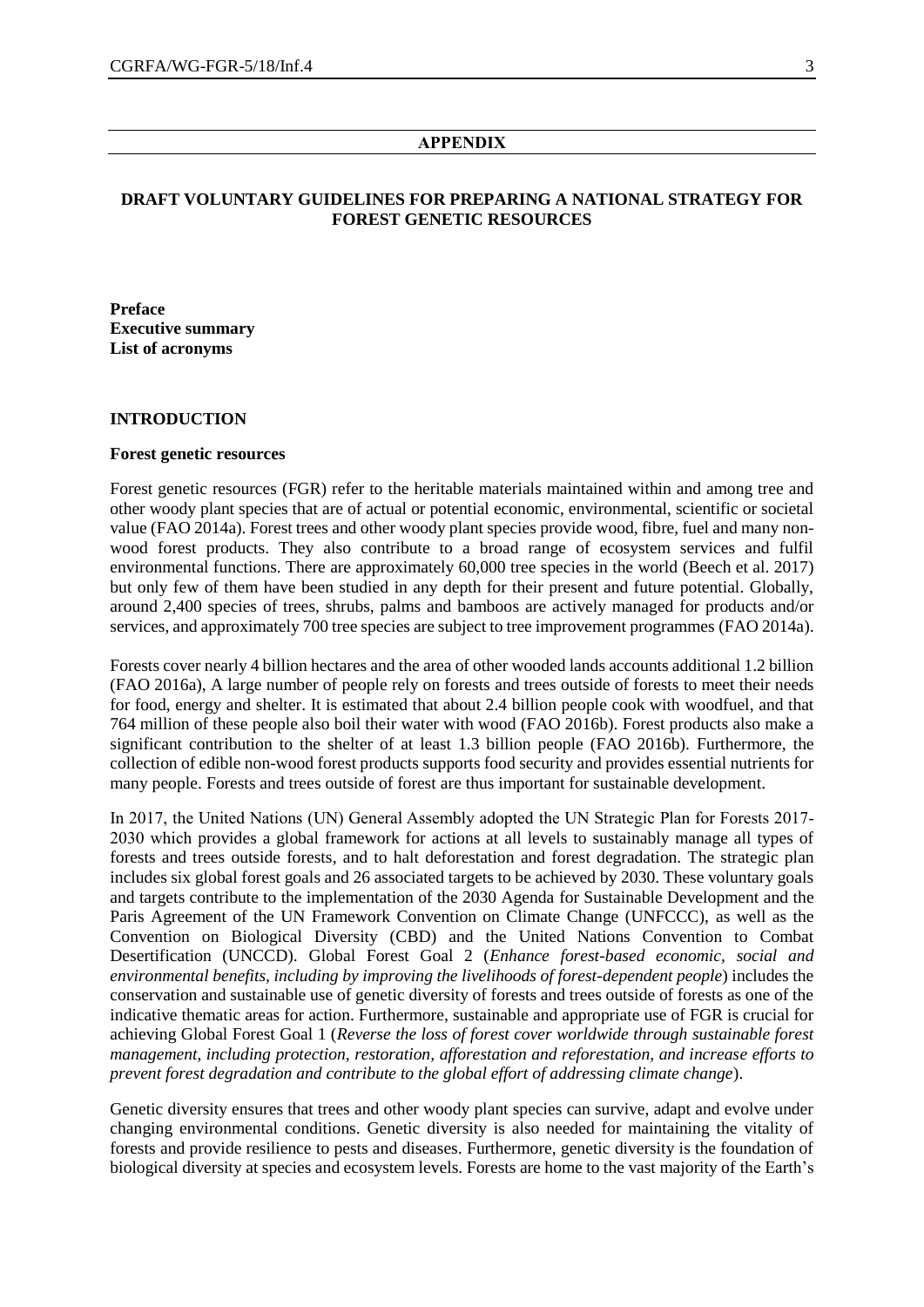terrestrial biodiversity and trees are the keystone species of forest ecosystems. Therefore, forest genetic resources are a corner stone of sustainable forest management (see Box 1).

**Box 1.** The concept of sustainable forest management

In Resolution 62/98 (2007), the UN General Assembly recognized that forests and trees outside forests provide multiple economic, social and environmental benefits, and emphasized that sustainable forest management contributes significantly to sustainable development and poverty eradication. It further recognized sustainable forest management as a dynamic and evolving concept that is intended to maintain and enhance the economic, social and environmental value of all types of forests, for the benefit of present and future generations. The seven elements of sustainable forest management are 1) extent of forest resources, 2) forest biological diversity, 3) forest health and vitality, 4) productive functions of forest resources, 5) protective functions of forest resources, 6) socio-economic functions of forests, and 7) legal, policy and institutional framework.

#### **Global Plan of Action for the Conservation, Sustainable Use and Development of FGR**

The FAO Conference adopted the *Global Plan of Action for the Conservation, Sustainable Use and Development of Forest Genetic Resources* (GPA-FGR) in June 2013. It was developed based on the findings of the first-ever *State of the World's Forest Genetic Resources* (SoW-FGR-1) (FAO 2014a). Both the GPA-FGR and the SoW-FGR-1 were prepared on the request of the Commission on Genetic Resources for Food and Agriculture (CGRFA) and following recommendations by the Intergovernmental Technical Working Group on Forest Genetic Resources (ITWG-FGR). In June 2014, the FAO Committee on Forestry (COFO) also welcomed the SoW-FGR and the GPA-FGR, and acknowledged the importance of FAO's work in this area.

The GPA-FGR identifies a total of 27 strategic priorities for action for the conservation, sustainable use and development of FGR (FAO 2014b). Each strategic priority is assigned to international, regional or national level, depending on what level the proposed action should take place. Furthermore, the strategic priorities are grouped into the following four priority areas:

- 1. Improving the availability of, and access to, information on FGR;
- 2. Conservation of FGR (*in situ* and *ex situ*);
- 3. Sustainable use, development and management of FGR; and
- 4. Policies, institutions and capacity-building.

The GPA-FGR is voluntary and non-binding, and it should be implemented in line with national legislation and international agreements, where applicable. It is a rolling document that can be updated by the CGRFA. The relative priority of the strategic priorities and associated actions may differ significantly across different countries and regions. They are based on the assumption that countries have sovereign rights over their natural resources and that international cooperation is necessary for effective management of FGR.

Several strategic priorities of the GPA-FGR refer to national strategies on FGR. Strategic Priority 18 calls for development of national strategies for *in situ* and *ex situ* conservation of FGR and their sustainable use. Furthermore, Strategic Priority 19 urges countries to update FGR conservation and management needs and integrate them into wider policies, programmes and frameworks of action at national, regional and global levels. Strategic Priority 20 encourages collaboration and coordination among national institutes and programmes related to FGR.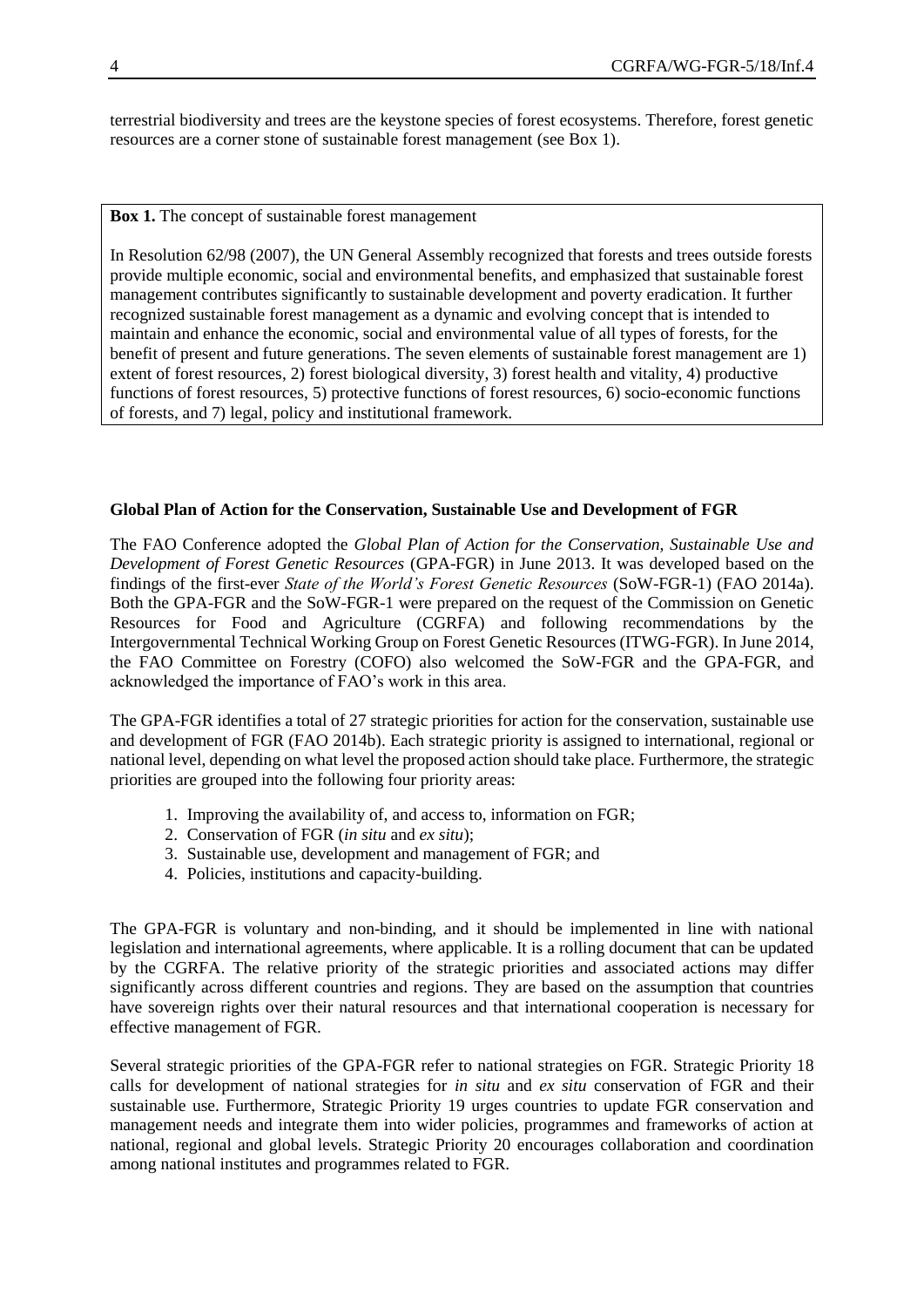#### **Targets and indicators for forest genetic resources**

Targets (also called criteria or objectives) and indicators, together with goals and verifiers, have long been used for conceptualizing and evaluating the management of natural resources, including forest genetic resources (Boyle 2000). They are interlinked and have the following hierarchy:

- Goals provide the overall justification for targets, indicators and verifiers.
- Targets make goals more meaningful and operational without being themselves direct measures for implementation.
- Indicators are based on components of natural or man-made systems that can be attributed to, or used as a proxy for, the sustainability or other aspects of these systems and their utilisation.
- Verifiers are data or information that provide means of verification. Each indicator needs one or more verifiers.

Targets and indicators for forest genetic resources have been developed and tested for over 20 years. The purpose of various indicator schemes have ranged from monitoring of genetic diversity within tree populations at the forest management unit level (e.g. Namkoong et al. 2002) to assessing the status and trends of forest genetic resources at the global level (e.g. Graudal et al. 2014). Indicators are usually developed within a conceptual framework that is based on state, pressure, benefit and response indicators (UNEP/CBD/AHTEG 2011).

In February 2017, the CGRFA adopted targets, indicators and verifiers for forest genetic resources to be used as assessment tools for monitoring the implementation of the GPA-FGR (see Annex 1). The targets for forest genetic resources specify objectives for countries to achieve in response to the GPA-FGR and track the extent to which countries have met the objectives. The indicators measure the progress countries make against the objectives.

The targets and indicators consist of two sets. The first set of indicators tracks the policy responses of countries to the GPA-FGR, and the second one focus on the state of conservation, use and development of FGR. The targets and indicators were formulated based on the broader needs and actions identified at the level of priority areas in the GPA-FGR.

#### **Why is a national FGR strategy needed?**

In the forest sector, it has long been recognized that a sectoral policy should contribute to the achievement of development goals of the whole society and that such policy should not only focus on outlining the principles and objectives for the management of forest resources. Subsequently, the development and implementation of forest policy in many countries have been based on a holistic and cross-sectoral approach, and also acknowledged the importance of conserving forest genetic resources (FAO 1987).

Since the UN Conference on Environment and Development, held in 1992, global and regional forest policy dialogues have made considerable progress in developing and promoting sustainable forest management. These efforts also produced a strategic concept, i.e. "national forest programmes" (NFPs) which covers a wide range of approaches used for forest policy formulation, planning and implementation at the national (or subnational) level. This concept involves a continuous communication and dialogue process that typically includes the following phases; 1) analysis, 2) policy formulation and planning, 3) implementation, and 4) monitoring and evaluation (FAO 2006). Many NFPs include a forest forum or similar multistakeholder platform to provide an opportunity for all relevant stakeholders within and outside of the forest sector to express their views on forest policy. As of 2008, 135 countries and areas had developed a forest policy and 131 had established a NFP (FAO, 2010a).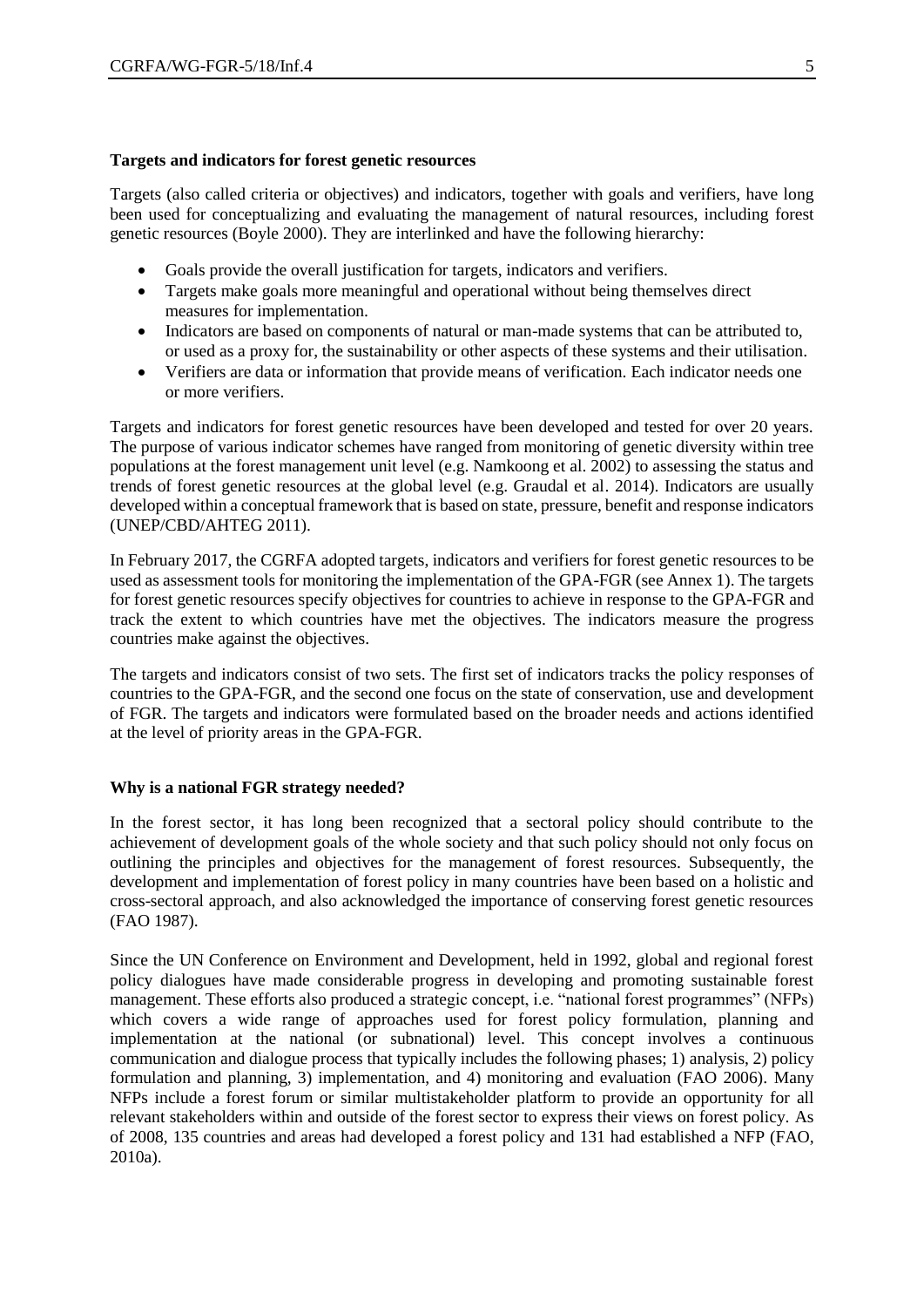It is widely acknowledged that NFPs play an important role in fostering sustainable forest management and in ensuring that the forest sector contributes to sustainable development (FAO 2012). The NFPs are sometimes mistaken for "forest policy", "forest strategy", or even "forest law". Instead, the NFP refers to a comprehensive mechanism that is used for developing forest policy, related strategies and action plans, and for facilitating and monitoring their implementation (FAO 2010b). The difference between a forest policy and a forest strategy is explained in Box 2.

**Box 2.** What is the difference between a forest policy and a forest strategy?

A forest policy is typically a government document in which long-term goals and objectives for forest sector's contributions towards sustainable development are set. A forest strategy describes how these goals and objectives will be achieved. The forest strategy is supported in many countries, as appropriate, by separate forest legislation, which provides the legal framework for the implementation of the forest strategy. Action plans are then designed to operationalize the forest policy into concrete activities.

In the existing forest policies and strategies, the importance of FGR is recognized to a varying degree, and the action plans may not include specific activities on FGR. In cases where FGR is considered, the actions plans often emphasize FGR conservation and include a few, if any, activities promoting the use and development of FGR. Furthermore, the contributions of FGR conservation, use and development to sustainable forest management were rarely analysed systematically when the forest policies and strategies were prepared. To address these shortcomings, it recommendable that countries prepare a specific national FGR strategy and also establish a national coordination mechanism on FGR. This can be done without duplicating efforts, either as part of, or in close collaboration with, the overall forest policies and the NFPs.

A national strategy for FGR is a roadmap and a specific action plan for the conservation, sustainable use and development of FGR at the national (or sub-national) level. It should be based on the status of FGR and their current level of management, and define targets for the conservation, sustainable use and development of these resources. The preparation and implementation of a national FGR strategy should be considered as a continuous process, including monitoring of progress against the targets and revision of the strategy (e.g. every 10 years), as needed. In addition to the targets, the national FGR strategy should identify priorities for improving the management of forest genetic resources and related actions, as well as clarify responsibilities and mobilize resources for its implementation. This cycle of a national FGR strategy should be synchronized with the similar cycle of a national forest strategy, when possible.

While the main purpose of the national FGR strategy is to translate the Global Plan of Action into concrete activities at the national level, it also contributes to the UN Strategic Plan for Forests 2017- 2030, the 2030 Agenda and other relevant international commitments on forests. Therefore, the national FGR strategy should be fully in line with, and supportive to, other relevant national policies and strategies related to forests, biodiversity, climate change, energy, nutrition, poverty reduction and sustainable development.

### **National strategies as building blocks of regional strategies on forest genetic resources**

Several regional networks on FGR have developed, or are in the process of developing, regional strategies for the implementation of the Global Plan of Action. For example, in 2014, the Asia Pacific Forest Genetic Resources Programme (APFORGEN) developed such regional strategy by identifying the most relevant strategic priorities of the GPA-FGR for the region. In 2017, APFORGEN updated the regional strategy for 2018-2022<sup>4</sup> and it was welcomed by the FAO Asia-Pacific Forestry Commission

 $\overline{a}$ 

<sup>4</sup> <http://www.apforgen.org/>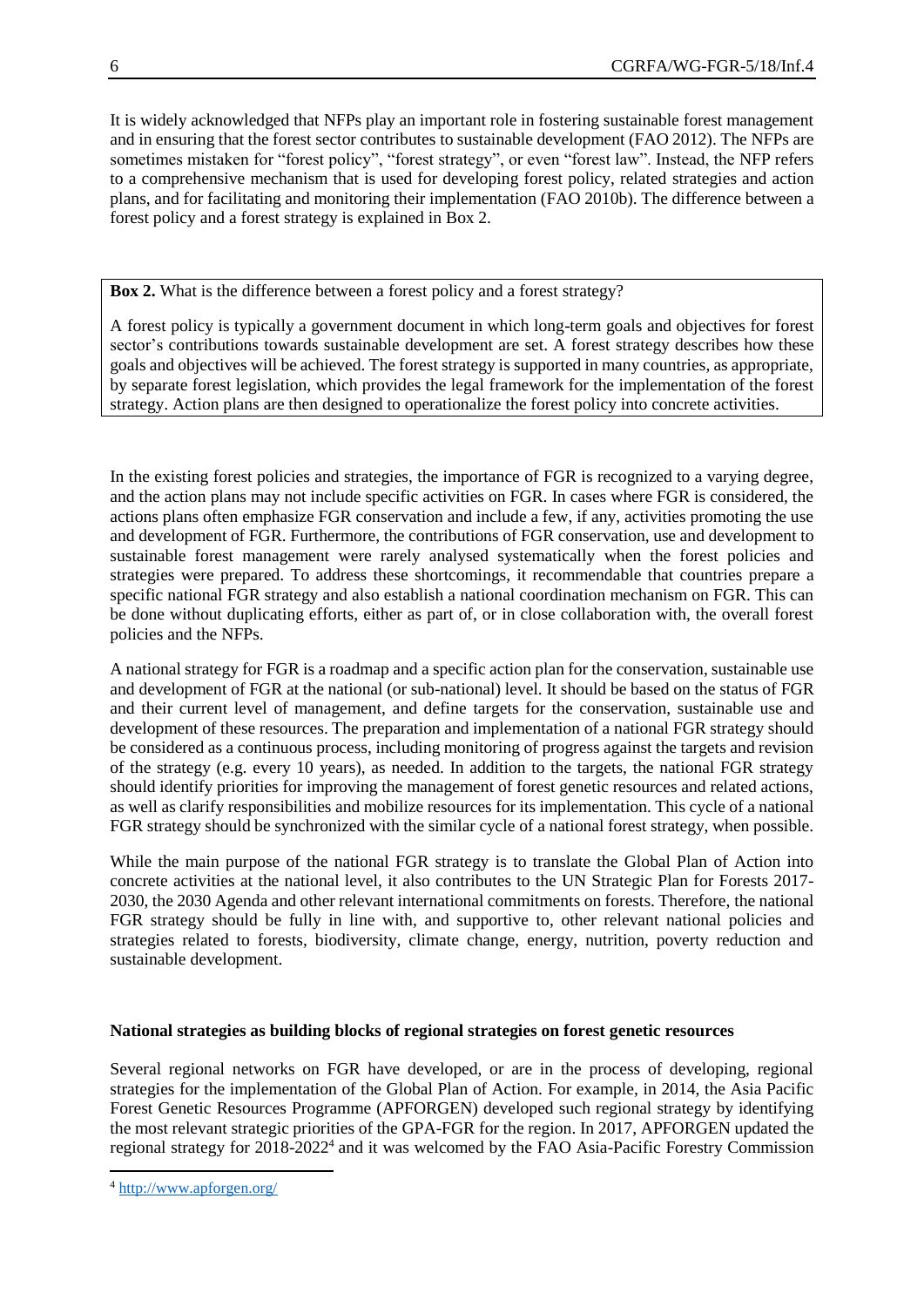in the same year. Another example is provided by the Sub-Saharan Africa Forest Genetic Resources Programme (SAFORGEN) which also identified regional priorities and developed a draft regional strategy for the implementation of the Global Plan of Action.<sup>5</sup>

National FGR strategies are important building blocks for the development and implementation of regional strategies for the Global Plan of Action. When countries prepare a national action plan for the conservation, sustainable use and development of FGR, they typically also need to gather more and better data and information on FGR. This facilitates the development of regional strategies on FGR as the state of FGR conservation, use and development can then be better assessed also at regional level, and the regional strategies can better reflect the needs of different countries.

Further to developing regional strategies to support the overall implementation of the Global Plan of Action, national FGR strategies also serve as building blocks for more specific actions on FGR, such as development and implementation of regional *in situ* conservation strategies (Strategic Priority 11). The work of the European Forest Genetic Resources Programme (EUFORGEN) offers an example of this kind of more specific action at regional level. In 2015, EUFORGEN finalized the pan-European conservation strategy for FGR after several years of collaborative efforts. The overall goal of the conservation strategy is to maintain the adaptive and neutral genetic diversity of forest trees across their entire distribution range by establishing a core network of conservation units for FGR (de Vries et al. 2015). It also sets, based on a commonly agreed approach, a minimum conservation target for each country in which a given tree species occurs.

#### **Purpose of the guidelines and how to use them**

The purpose of these guidelines is to assist countries, especially developing countries, in preparing a national FGR strategy for the implementation of the Global Plan of Action and to promote the integration of forest genetic resources into other relevant national strategies and mechanisms, in particular forest strategies and the NFPs. The guidelines explain steps that may be followed while preparing the national FGR strategy and options for integrating the national FGR strategy with other relevant national strategies. It is recognized that countries may not manage FGR at national level but at sub-national level. Therefore, countries can decide at which level they may want to apply these guidelines.

Similarly to forest policy formulation and NFPs, there is no single approach for preparing a national FGR strategy as the situations and needs differ from country to country. Therefore, the guidelines suggest steps and options, and provide checklists of questions that countries may want to consider while preparing a national FGR strategy.

#### **PREPARING THE NATIONAL STRATEGY FOR FOREST GENETIC RESOURCES**

#### **Preparatory analysis: gathering key background information**

Sound data and information on a range of topics related to forests and FGR are needed for the preparation of a national FGR strategy. This is necessary to define where the country stands in terms of FGR conservation, use and development, and what it wants to achieve and in which timeframe. Furthermore, the data and information is needed to engage all stakeholders meaningfully in discussions and consultations.

It is recommendable to compile and review existing data and information on FGR, gather new data on FGR and conduct additional studies, as appropriate. The scale and depth of the preparatory work depends on the circumstances, human and financial resources, as well as the time available for this work.

 $\overline{a}$ 

<sup>5</sup> <https://www.bioversityinternational.org/research-portfolio/forests/saforgen/>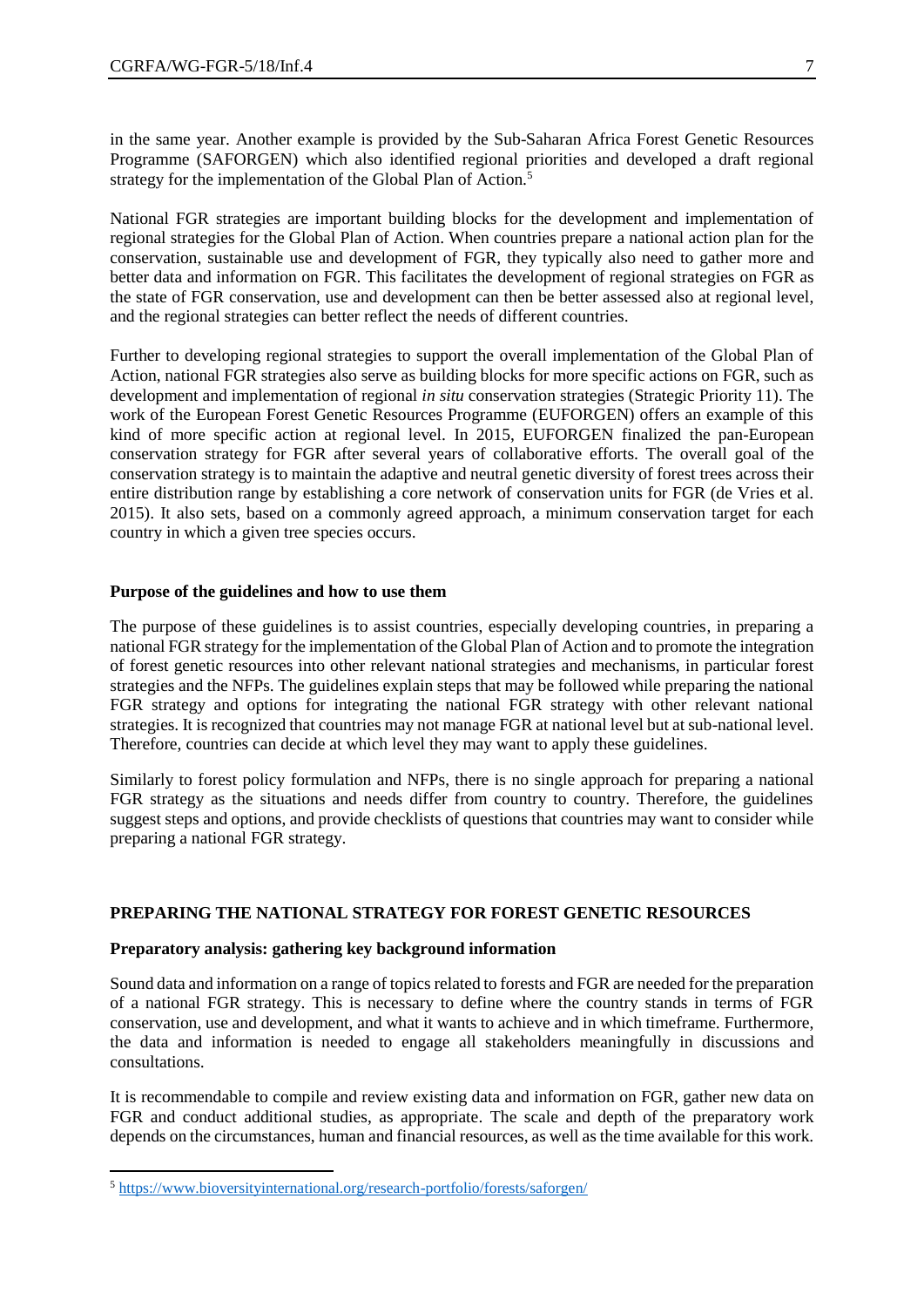If a country has submitted reports to FAO for the SoW-FGR and/or for monitoring the implementation of the GPA-FGR, these reports offer a good starting point for the preparatory work.

The targets, indicators and verifiers for FGR, adopted by the CGRFA, provides a basic list of topics on which countries may consider gathering data and information for the preparatory analysis. At this step, countries may focus on Targets A.1-A.4 and B.4 and their indicators as they are most relevant for initiating the preparation of a national FGR strategy. Countries may consider the following questions:

- □ Has a national FGR strategy (or sub-national FGR strategies) already been developed? If so, is there a need to revise it?
- $\Box$  Is there a national (or sub-national) coordination mechanism(s) on FGR? If so, how well it is functioning?
- $\Box$  Who are the main stakeholders which should be involved in the preparation of a national FGR strategy?
- $\Box$  Have FGR conservation, use and development been integrated into a national (or sub-national) forest policy?
- $\Box$  Have FGR conservation, use and development been integrated into a national (or sub-national) biodiversity action plan(s)?
- $\Box$  Have FGR conservation, use and development been integrated into a national (or sub-national) adaptation strategy (-ies) for climate change?
- $\Box$  Is there an operational national (or sub-national) FGR inventory (-ies)?Is there an up-to-date national (or sub-national) FGR information system(s)?
- □ Is there an operational national (or sub-national) *in situ* conservation system(s) for FGR?
- $\Box$  Is there an operational national (or sub-national) *ex situ* conservation system(s) for FGR?
- $\Box$  Is there an operational national (or sub-national) tree seed system/programme(s)?
- $\Box$  Are there tree breeding programmes operating within the country? If so, which stakeholders are operating them?
- $\Box$  Have extension activities on FGR been carried out? If so, which stakeholders have been targeted and/or reached?
- $\Box$  Which organizations are participating in international research and development collaboration on FGR?

#### **Establishment of a coordinating mechanism on FGR**

In case there is no national coordinating mechanism on FGR in place, it is recommendable to establish such mechanism. It plays an important not only in the preparation of a national FGR strategy but also in its implementation and monitoring. There are several options for doing this, depending on the existing mechanisms dealing with forests and how the work on genetic resources is organized in a country across the agriculture, fishery and forest sectors. If a national coordinating mechanism on FGR already exists, it may be necessary to analyse how well it is functioning, and whether there is a need to change its institutional arrangement.

If a country has a NFP or similar arrangement in place, it is worth investigating a possibility for the NFP to assume the coordinating role, or to establish a FGR working group for this purpose. This arrangement would offer several benefits. Firstly, it would provide an immediate access to most, if not all, relevant stakeholders and a channel for creating awareness on the importance of FGR as part of sustainable forest management. Secondly, as the NFP and its stakeholders have already collected data and information on forest resources and perhaps even on FGR, this would allow a head start for the preparation of a national FGR strategy. Thirdly, the alignment of the national FGR strategy with the overall forest policy and strategy is likely to be easier if the coordinating mechanism on FGR operates as part of the NFP. Fourthly, the implementation of the national FGR strategy and monitoring the progress made can create synergies and reduce costs if done as part of the NFP work cycle.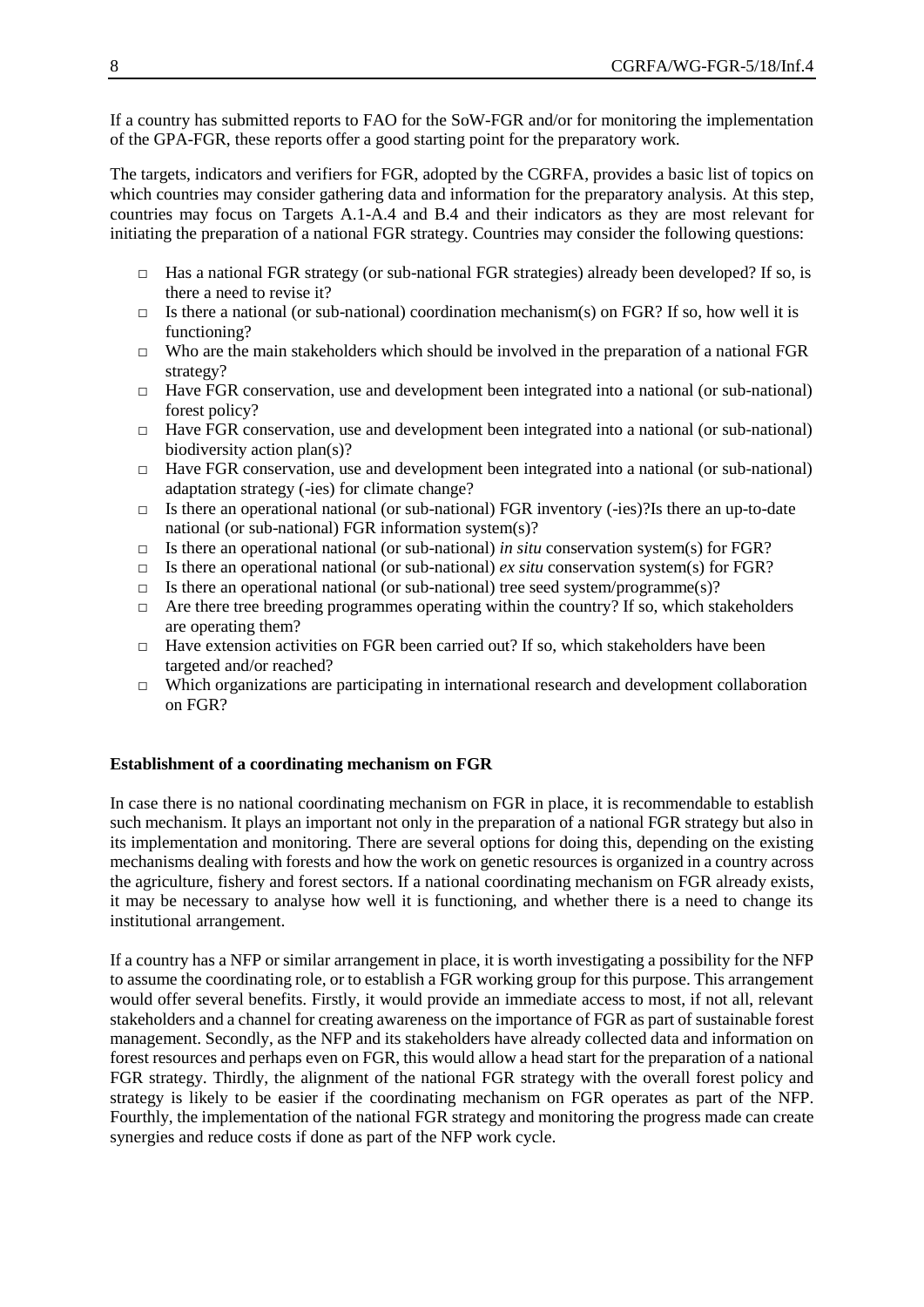Another option for establishing a coordinating mechanism on FGR is a national commission or committee on biological diversity, or a similar sectoral body covering genetic resources used in different agricultural sectors. This option offers somewhat similar benefits than the NFP option but additionally it is more likely than the NFP option to increase cross-sectoral collaboration on genetic resources. A potential risk of this option is that the national FGR strategy is not closely aligned with the forest strategy and that extra efforts are needed to reach and engage relevant stakeholders. However, there are several countries in which a sub-committee or a working group on FGR is operating successfully under the national committee on genetic resources and in close collaboration with country's NFP.

In some countries, the coordination responsibility is also given to a national FGR programme or network, which is a core group of national agencies and other stakeholders mandated by relevant ministry to carry out specific activities on FGR. The core group typically includes forest services and other agencies or companies (public and private) involved in the selection, procurement, documentation, storage and testing of forest reproductive material, an official body responsible for approving this material for international and/or domestic trade and maintaining a registry of the material, organizations tasked to manage national FGR conservation and tree seed systems, as well as research institutes and universities that carry out research and development work on FGR. However, the main activity of the national FGR programme is the development and implementation of specific activities on FGR.

Regardless of the option selected for establishing the coordination mechanism on FGR, experiences show that it is important to ensure a wide participation of different stakeholders. They include forest owners, farmers, local communities, indigenous people, private sector, non-governmental organizations, governmental organizations (including state-owned enterprises), research organizations (including universities), relevant ministries and other relevant stakeholders. Some countries have established coordinating mechanisms through legislation while others have used other measures for this purpose. Finally, it is also important that the relationship between the coordinating mechanism on FGR and other relevant national coordination mechanisms is well-defined, and that they do not compete with each other.

#### **Alignment of national FGR strategy with relevant national policies and strategies**

When initiating the preparation of a national FGR strategy, it is necessary to map the existing national policy and strategy "landscape" relevant for FGR. In many countries, this landscape includes a national forest policy, a national biodiversity strategy and an action plan, a national adaptation strategy to climate change and a national poverty reduction strategy, to name a few.

Such alignment is often rather straightforward in case of the national forest and biodiversity strategies but can be more changing with other strategies. Many countries have gained valuable experiences in mapping the national policy and strategy "landscape" while they have prepared their forest strategies and these experienced should be harnessed for the preparation of a national FGR strategy. The main result that the mapping exercise should achieve is an analysis of implications of relevant national policies and strategies for the conservation, use and development of FGR, and identification of challenges and opportunities for FGR.

#### **Assessment of the status of FGR conservation, use and development**

If available resources and time did not allow assessing the status of FGR conservation, use and development during the preparatory analysis, it is recommendable to conduct such in-depth analysis at this stage so that feasible and realistic targets can be later formulated as part of the national FGR strategy preparation. In addition to assessing the current status, the analyses should also identify gaps and needs for future work on FGR.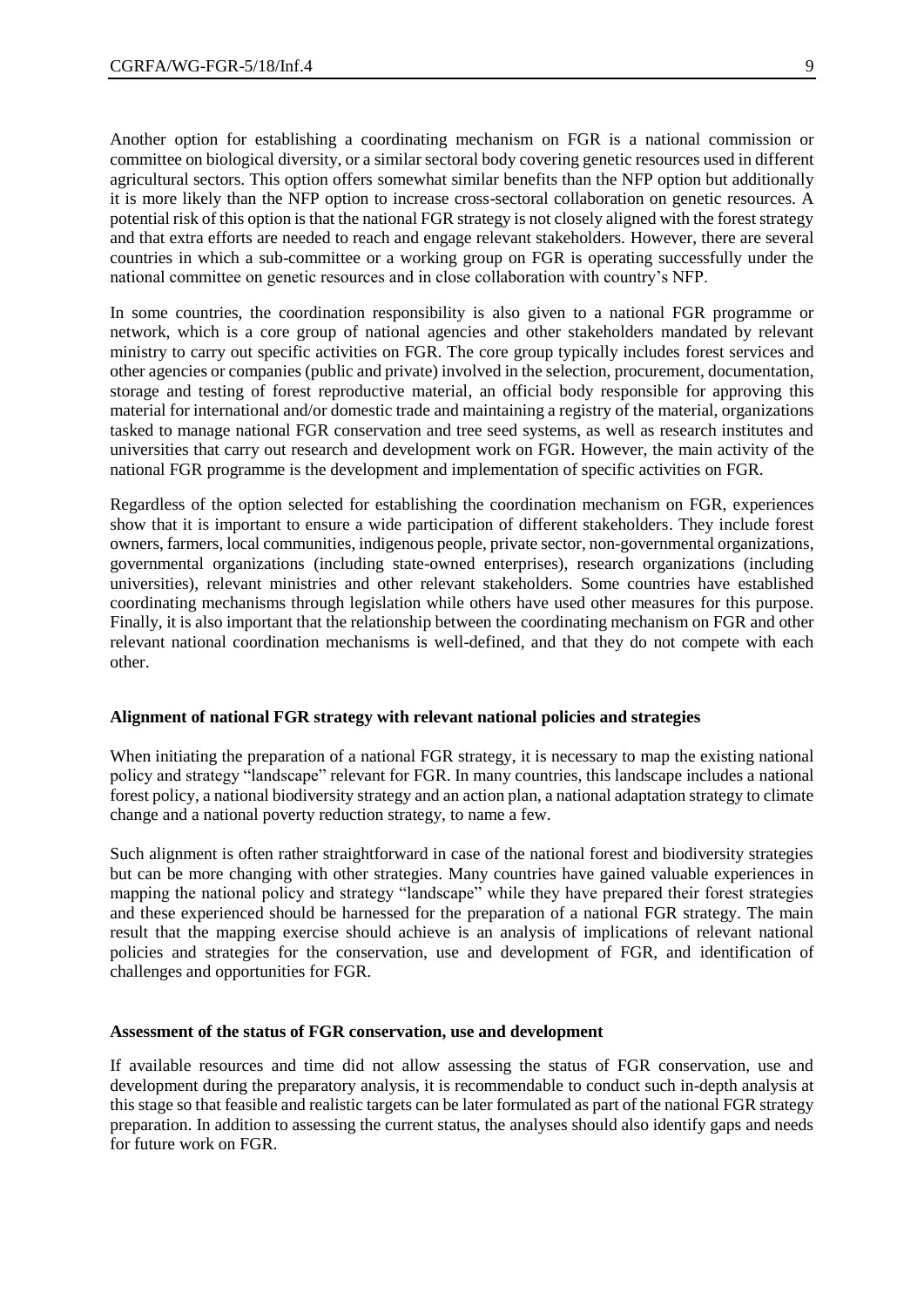Similarly to the preparatory analysis, this step can also build on earlier prepared reports and the targets, indicators and verifiers for FGR presented in these guidelines (Annex 1). A basic assessment of the status of FGR conservation, use and developed can be done by focusing Targets B.1-B.3 and related indicators. Countries may consider the following questions during this step:

- $\Box$  For which species an up-to-date national distribution range is available?
- □ Which species have been characterized based on non-molecular information?
- □ Which species have been characterized based on molecular information?
- □ Which species have been included in *in situ* conservation system/programme(s)?
- □ How much of FGR are conserved in terms of *in situ* conservation units and their area, and where these units are located within the country?
- $\Box$  Which species have been included in *ex situ* conservation system/programme(s)?
- $\Box$  How much of FGR are conserved in terms of *ex situ* conservation units and their area, and *ex situ* accessions in seed and clone banks?
- $\Box$  Which species have been included in a national (or sub-national) tree seed system/programme(s)?
- □ How many seed stands and seed orchards there are for these species?
- $\Box$  Which species have been included in tree breeding programme(s)? At which state are the breeding efforts for these species?
- $\Box$  Is there capacity to produce planting stock through macro and/or micropropagation? If so, for which species this is being done and how much planting stock is produced annually?
- □ Does the production of forest reproductive material meet the demand?

Further to these questions, it is recommended to review and summarize any additional data and information on FGR that are available, including results of relevant studies and research projects.

#### **Setting national goals and targets**

Based on the mapping of the national policy "landscape" and the assessment of the status of FGR conservation, use and development, goals and targets can be formulated for the national FGR strategy. The strategy should be in line with, and supportive to, the existing national policies and their goals. Furthermore, the strategy should contribute to the implementation of the GPA-FGR, the UN Strategic Plan for Forests 2017-2030 and other international commitments on forests. The national FGR strategy should not have too many goals, and often a single high-level goal is enough to describe the purpose of the strategy. This would also facilitate communication efforts on the strategy.

The targets of the national FGR strategy should be specific and measurable, defining clearly what the strategy intends to achieve. It is recommended to formulate one or more targets in each of the four priority areas of the GPA-FGR as this would also facilitate the preparation of country progress reports on the implementation of the GPA-FGR. The targets of the GPA-FGR may be used as a starting point for formulating the national targets that reflect country's priorities.

The national targets should also reflect what other relevant national strategies aim to achieve. For example, many countries have committed themselves to restoring large areas of forests and other wooded lands under various global and/or regional forest restoration initiatives. The national targets concerning the production of forest reproductive material should therefore take into account the needs of the forest restoration programmes in terms of the amount and type of the material required and species preferred.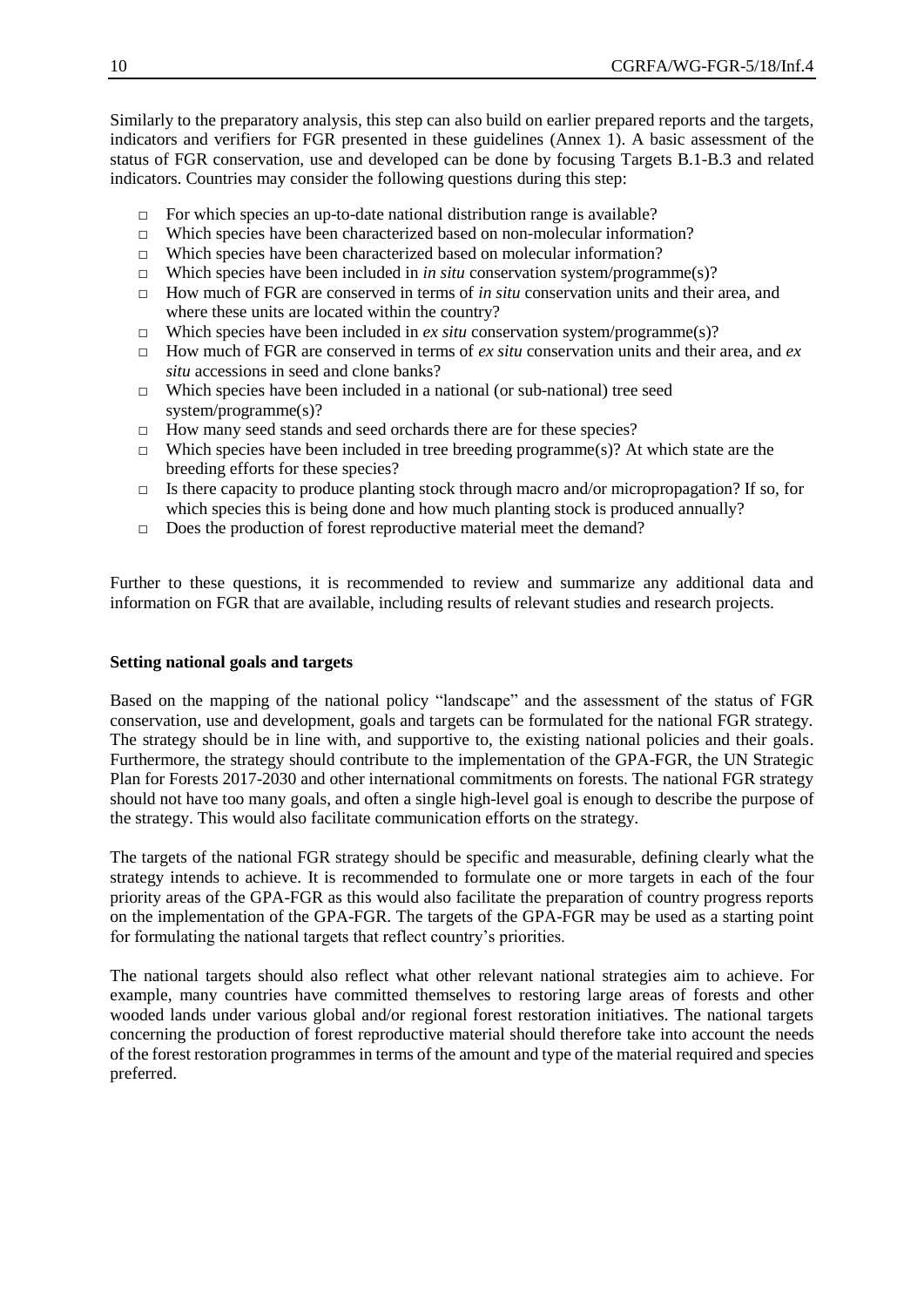#### **Preparation of a national action plan**

The purpose of a national action plan is to translate the targets into concreate activities. Under each target, a set of activities should be included into the action plan describing what will be done to achieve the target. Each activity should have a lead agency responsible for its implementation. Contributing agencies and stakeholders should also be listed. The action plan should also provide a timeframe, i.e. by when the activities and possible milestones along the way will be achieved. An important component of the action plan is a budget indicating what human and financial resources are needed to implement the activities.

#### **Endorsement of the national FGR strategy**

It is essential to obtain a high-level political endorsement to the national FGR strategy. Depending on the conditions and governance of a country, the endorsement could be sought from the ministry responsible for forests, or even from the government, which should also express a political commitment for the implementation of the strategy. This is also necessary for other relevant national strategies to take note of the national FGR strategy as this would create awareness on the importance of FGR among policymakers. Before the national FGR strategy is finalized, all relevant stakeholders should also have expressed their commitment to the strategy as this is often a requirement for obtaining the political endorsement.

#### **IMPLEMENTING THE NATIONAL STRATEGY FOR FOREST GENETIC RESOURCES**

#### **Mobilizing resources**

The implementation of the national FGR strategy will undoubtedly require additional financial resources and strengthening of institutional and human capacities, particularly in developing countries. In order to acquire adequate financial resources for the implementation of the national FGR strategy, it is often necessary to secure funding from different sources based on well-developed proposals including a realistic and detailed budget which is a basic requirement for resource mobilization.

As a first step, it should be analysed how much in-kind contributions various stakeholders and the agencies responsible for different activities could invest in the implementation of the national FGR strategy with their currently available resources. Secondly, the possibility of allocating domestic financial resources for the implementation of the strategy should be explored. These steps will then be useful for discussions with potential external donors and multilateral financing mechanisms which often require some level of co-funding from a recipient country and/or its agencies implementing the supported activities.

#### **The role of national forest programmes and other relevant national mechanisms**

The NFPs are considered as the main mechanism for implementing sustainable forest management. The NFPs have also significantly contributed to the implementation of forest-related commitments to the CBD. Furthermore, many countries have integrated climate change mitigation and adaptation into their NFPs. FAO has also developed a guidance document to support this integration (FAO 2011). For these reasons, the NFPs provide valuable lessons for the preparation and implementation of national FGR strategies and action plans. It is therefore recommended that national FGR strategies and action plans will be developed and implemented in close coordination and collaboration with the NFPs.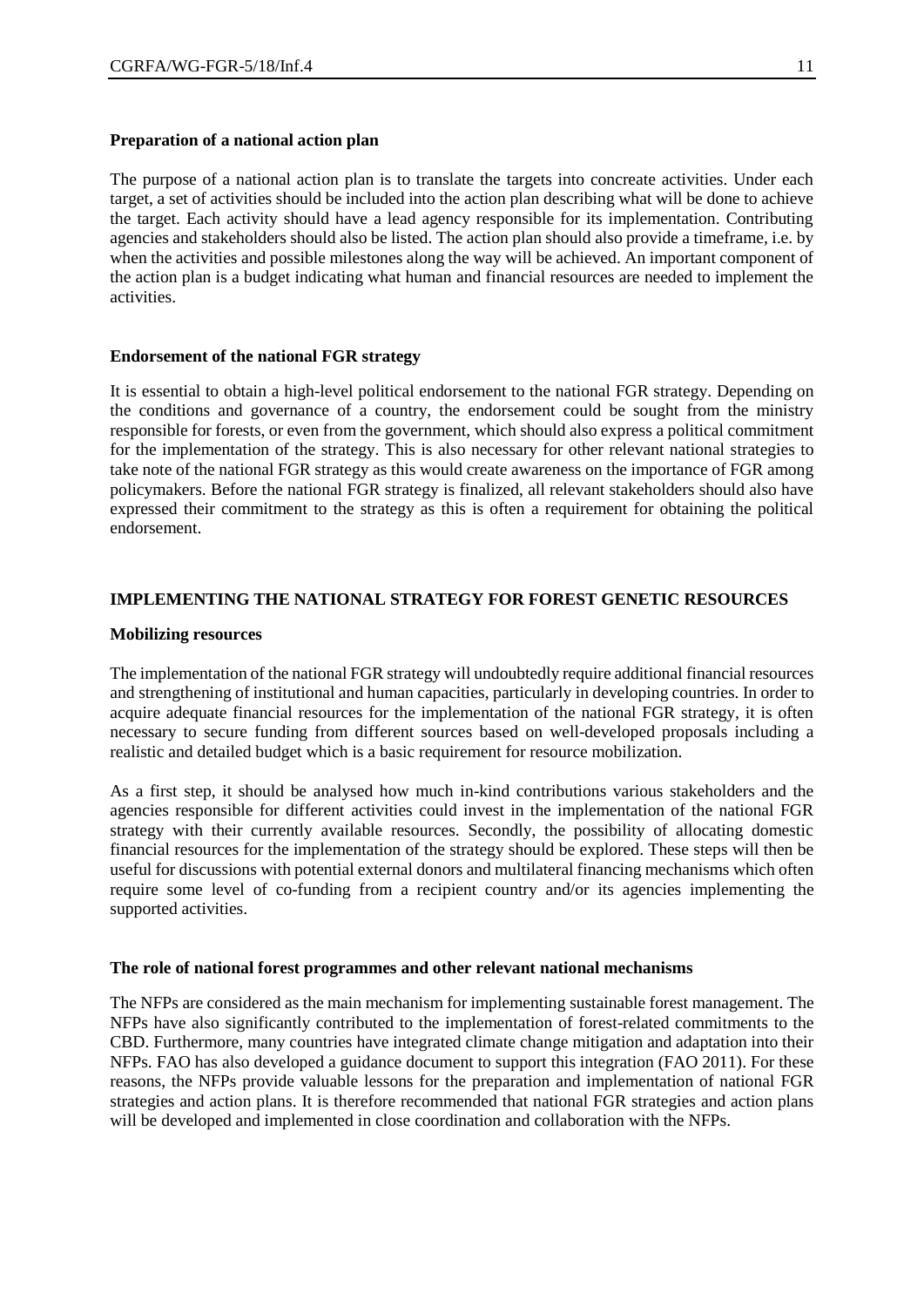#### **Monitoring and evaluation**

Monitoring and evaluation is an essential part of any strategy implementation as it allows early detection of problems and possibilities for making adjustments to the action plan. At minimum, all stakeholders should meet annually or bi-annually, and agencies responsible for different activities should present their reports on progress made and resources used. This necessary not only for monitoring purposes but also for maintain stakeholders' commitment and sharing information and knowledge.

In addition to the stakeholder meetings, it is recommendable to prepare a separate monitoring and evaluation plan. It could include a mid-term and an end-of-cycle evaluations, and describe which indicators will be used for each target, and what data and information will be used as verifiers. Data and information collected during the preparatory analysis can be used as a baseline against which the progress made can be measured.

#### **CONCLUDING REMARKS**

[To be developed]

#### **REFERENCES**

Beech, E., Rivers, M., Oldfield, S., and Smith, P.P. 2017. GlobalTreeSearch – the first complete global database of tree species and country distributions, Journal of Sustainable Forestry, DOI: 10.1080/10549811.2017.1310049

Boyle, T.J. 2000. Criteria and indicators for the conservation of genetic diversity, in: Young, A. G., Boshier, D. H., Boyle, T. J. (Eds.), Forest Conservation Genetics: Principles and Practice. CABI Publishing, Wallingford, pp. 239–251.

de Vries, S.M.G., Alan, M., Bozzano, M., Burianek, V., Collin, E., Cottrell, J., Ivankovic, M., Kelleher, C.T., Koskela, J**.**, et al. 2015. Pan-European strategy for genetic conservation of forest trees and establishment of a core network of dynamic conservation units. Bioversity International, Rome, Italy. 40 p.

FAO 1987. Guidelines for forest policy formulation. FAO Forestry Paper 81.

FAO 2006. Understanding national forest programmes: Guidance for practitioners.

FAO 2010a. Global Forest Resources Assessment 2010. Main Report. FAO Forestry Paper 163. Food and Agriculture Organization of the United Nations, Rome.

FAO 2010b. Developing effective forest policy: A guide. FAO Forestry Paper 161.

FAO 2011. Climate change for forest policy-makers: An approach for integrating climate change into national forest programmes in support of sustainable forest management.

FAO 2012. NFPs in practice: Ways to improve the implementation of national forest programmes.

FAO 2014a. The State of the World's Forest Genetic Resources. Commission on Genetic Resources for Food and Agriculture, FAO, Rome.

FAO 2014b. Global Plan of Action for the Conservation, Sustainable Use and Development of Forest Genetic Resources. Commission on Genetic Resources for Food and Agriculture, FAO, Rome.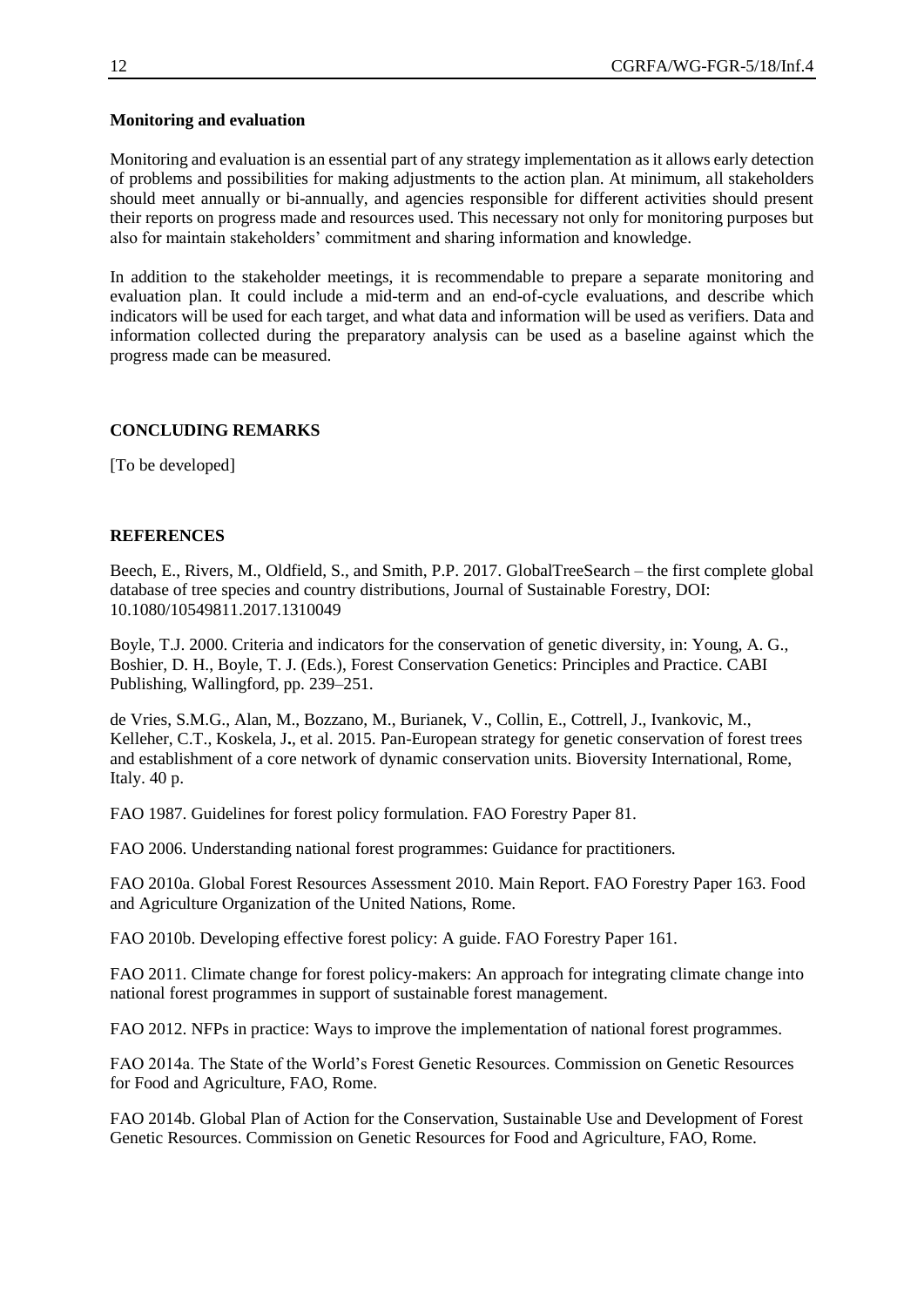FAO 2016a. Global Forest Resources Assessment 2015. How are the world's forests changing? Second edition. Food and Agriculture Organization of the United Nations, Rome.

FAO 2016b. State of the World's Forests 2016. Food and Agriculture Organization of the United Nations, Rome.

Namkoong et al. 2002. Criteria and indicators for sustainable forest management: assessment and monitoring of genetic variation. Forest Genetic Resources Working Paper 37, FAO.

Spillane C, Engels J, Fassil H, Withers L, Cooper D 1999. Strengthening National Programmes for Plant Genetic Resources for Food and Agriculture: Planning and Coordination. Issues in Genetic Resources No. 8. International Plant Genetic Resources Institute, Rome, Italy.

UNEP/CBD/AHTEG 2011. Report of the Ad Hoc Technical Expert Group on Indicators for the Strategic Plan for Biodiversity 2011-2020, [https://www.cbd.int/doc/meetings/ind/ahteg-sp-ind-](https://www.cbd.int/doc/meetings/ind/ahteg-sp-ind-01/official/ahteg-sp-ind-01-03-en.pdf)[01/official/ahteg-sp-ind-01-03-en.pdf.](https://www.cbd.int/doc/meetings/ind/ahteg-sp-ind-01/official/ahteg-sp-ind-01-03-en.pdf)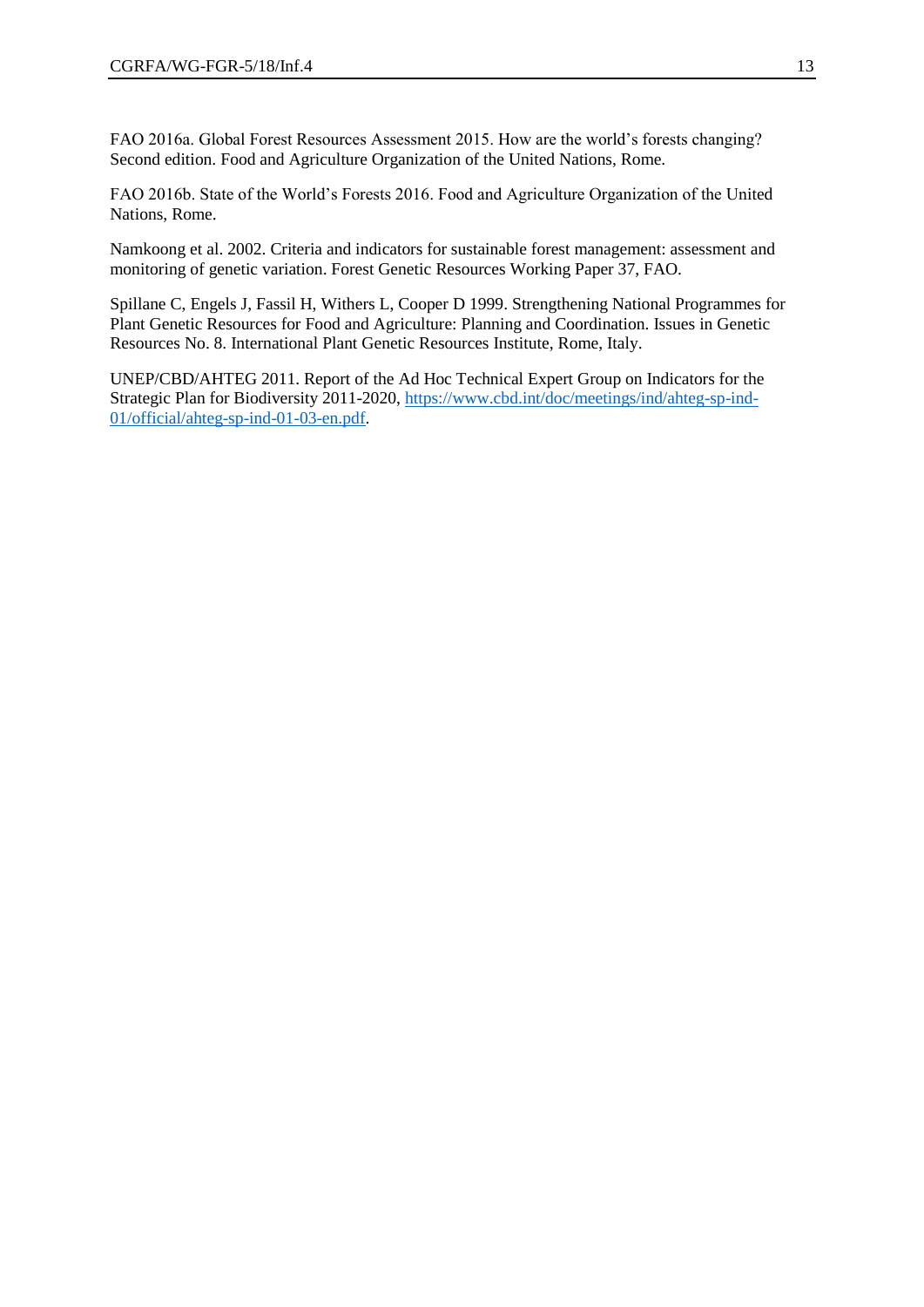## **ANNEXES**

| Annex 1. Targets, indicators and verifiers for forest genetic resources. |  |  |
|--------------------------------------------------------------------------|--|--|
|                                                                          |  |  |

| Policy responses of countries to the Global Plan of Action for the Conservation, Sustainable Use and<br><b>Development of FGR</b> |                                                                                                                                                                        |                                                                                                                                                                     |  |
|-----------------------------------------------------------------------------------------------------------------------------------|------------------------------------------------------------------------------------------------------------------------------------------------------------------------|---------------------------------------------------------------------------------------------------------------------------------------------------------------------|--|
| Target A.1:<br>Availability of data and<br>information on FGR is<br>increased                                                     | <b>Indicator A.1.1: Extent</b><br>of national FGR<br>inventories or similar<br>arrangements                                                                            | Verifier A.1.1.1: Number and list of countries with<br>operational national FGR inventories or similar<br>arrangements                                              |  |
|                                                                                                                                   | <b>Indicator A.1.2: Extent</b><br>of up-to-date national<br>FGR information<br>systems                                                                                 | Verifier A.1.2.1: Number and list of countries with up-to-<br>date national FGR information system(s) or other similar<br>arrangements                              |  |
| Target A.2: National<br>in situ and ex situ<br>systems for FGR<br>conservation are                                                | <b>Indicator A.2.1: Extent</b><br>of national in situ<br>conservation systems                                                                                          | Verifier A.2.1.1: Number and list of countries with<br>operational national in situ conservation systems                                                            |  |
| strengthened                                                                                                                      | <b>Indicator A.2.2:</b> Extent<br>of national ex situ<br>conservation systems                                                                                          | Verifier A.2.2.1: Number and list of countries with<br>operational national ex situ conservation systems                                                            |  |
| Target A.3: Tree seed<br>and breeding<br>programmes, as well as<br>extension efforts on                                           | <b>Indicator A.3.1: Extent</b><br>of national tree seed<br>programmes                                                                                                  | Verifier A.3.1.1: Number and list of countries with<br>operational national tree seed programmes or similar<br>arrangements                                         |  |
| FGR use, are<br>reinforced, including<br>for conservation<br>collections                                                          | <b>Indicator A.3.2: Extent</b><br>of tree breeding<br>programmes                                                                                                       | Verifier A.3.2.1: Number and list of countries with<br>operational tree breeding programmes                                                                         |  |
|                                                                                                                                   | <b>Indicator A.3.3: Extent</b><br>of extension efforts<br>promoting appropriate<br>use of FGR                                                                          | Verifier A.3.3.1: Number and list of countries with<br>ongoing extension programmes or activities on FGR use                                                        |  |
| Target A.4: National<br>coordination<br>mechanisms on FGR<br>are created, and                                                     | <b>Indicator A.4.1: Extent</b><br>of national coordination<br>mechanisms on FGR                                                                                        | Verifier A.4.1.1: Number and list of countries with<br>national coordination mechanisms on FGR                                                                      |  |
| national strategies for<br>FGR conservation and<br>use are developed and<br>implemented                                           | <b>Indicator A.4.2: Extent</b><br>of national strategies for<br>FGR conservation and<br>use                                                                            | Verifier A.4.2.1: Number and list of countries<br>implementing national strategies for FGR conservation<br>and use                                                  |  |
|                                                                                                                                   | <b>Indicator A.4.3: Extent</b><br>to which national<br>strategies contribute to<br>the implementation of<br>regional or sub-regional<br>FGR conservation<br>strategies | Verifier A.4.3.1: Number and list of countries whose<br>national strategy contribute to the implementation of<br>regional or sub-regional FGR conservation strategy |  |

| State of conservation, use and development of FGR |                                              |                                                                                                                  |  |
|---------------------------------------------------|----------------------------------------------|------------------------------------------------------------------------------------------------------------------|--|
|                                                   | <b>Indicator B.1.1:</b><br>Assessment of FGR | Verifier B.1.1.1: Number and list of species for which an<br>up to date national distribution range is available |  |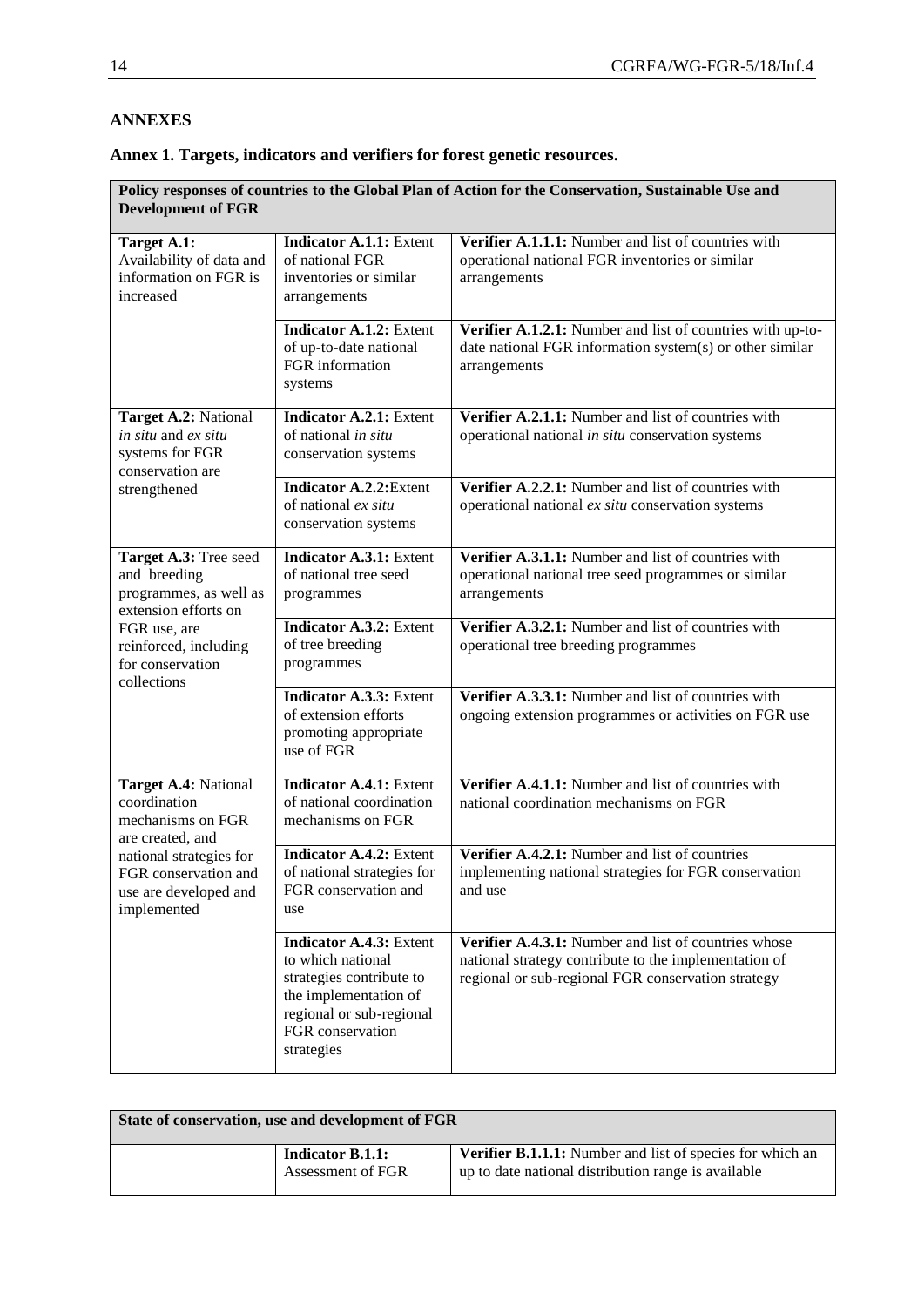| Target B.1: FGR are<br>regularly assessed and<br>characterized                                                      | <b>Indicator B.1.2:</b><br>Characterization of FGR                                                                                                                                           | Verifier B.1.2.1: Number and list of species which have<br>been characterized based on non-molecular information<br>(e.g. provenance trials, ecological or climatic zonation)<br>Verifier B.1.2.2: Number and list of species which have<br>been characterized based on molecular information (e.g.<br>range-wide sampling of populations for molecular marker<br>studies) |
|---------------------------------------------------------------------------------------------------------------------|----------------------------------------------------------------------------------------------------------------------------------------------------------------------------------------------|----------------------------------------------------------------------------------------------------------------------------------------------------------------------------------------------------------------------------------------------------------------------------------------------------------------------------------------------------------------------------|
| Target B.2: FGR are<br>conserved in situ, and<br>complementary ex situ<br>measures have been<br>implemented         | <b>Indicator B.2.1:</b><br>Amount FGR conserved<br>in situ                                                                                                                                   | Verifier B.2.1.1: Number and list of species included in in<br>situ conservation programmes<br>Verifier B.2.1.2: Number of <i>in situ</i> conservation units by<br>species<br>Verifier B.2.1.3: Area (ha) designated and managed for in<br>situ conservation by species                                                                                                    |
|                                                                                                                     | <b>Indicator B.2.2:</b><br>Amount of FGR<br>conserved ex situ                                                                                                                                | Verifier B.2.2.1: Number and list of species included in $ex$<br>situ conservation programmes<br>Verifier B.2.2.2: Number of ex situ conservation units by<br>species<br>Verifier B.2.2.3: Area (ha) designated and managed for $ex$<br>situ conservation by species<br>Verifier B.2.2.4: Number of ex situ accessions (in seed<br>and clone banks) by species             |
| Target B.3: Use and<br>development of FGR<br>are enhanced                                                           | <b>Indicator B.3.1: Species</b><br>included in tree seed and<br>breeding programmes<br>(including international<br>breeding cooperation and<br>efforts carried out by the<br>private sector) | Verifier B.3.1.1: Number and list of species included in<br>national tree seed programmes<br>Verifier B.3.1.2: Number and list of species included in<br>tree breeding programmes                                                                                                                                                                                          |
|                                                                                                                     | <b>Indicator B.3.2:</b><br>Production of forest<br>reproductive material<br>Indicator B.3.3: State of                                                                                        | Verifier B.3.2.1: Area (ha) and number of seed stands by<br>species<br>Verifier B.3.2.2: Area (ha) and number of seed orchards<br>by species<br>Verifier B.3.2.3: Amount (average number per year) of<br>planting stock produced through macro and<br>micropropagation by species<br>Verifier B.3.3.1: Testing and selection cycle (by                                     |
|                                                                                                                     | tree breeding<br>programmes                                                                                                                                                                  | generation number) by species                                                                                                                                                                                                                                                                                                                                              |
| Target B.4: Policies<br>and capacities<br>supporting FGR<br>conservation and<br>sustainable use are<br>strengthened | <b>Indicator B.4.1:</b><br>Integration of FGR<br>conservation and use into<br>relevant national policies                                                                                     | Verifier B.4.1.1: Number of countries which have<br>integrated FGR conservation and use into their national<br>forest programme and/or national forest policy<br>Verifier B.4.1.2: Number of countries which have<br>integrated FGR conservation and use into their national<br>biodiversity action plans and/or related policies                                          |